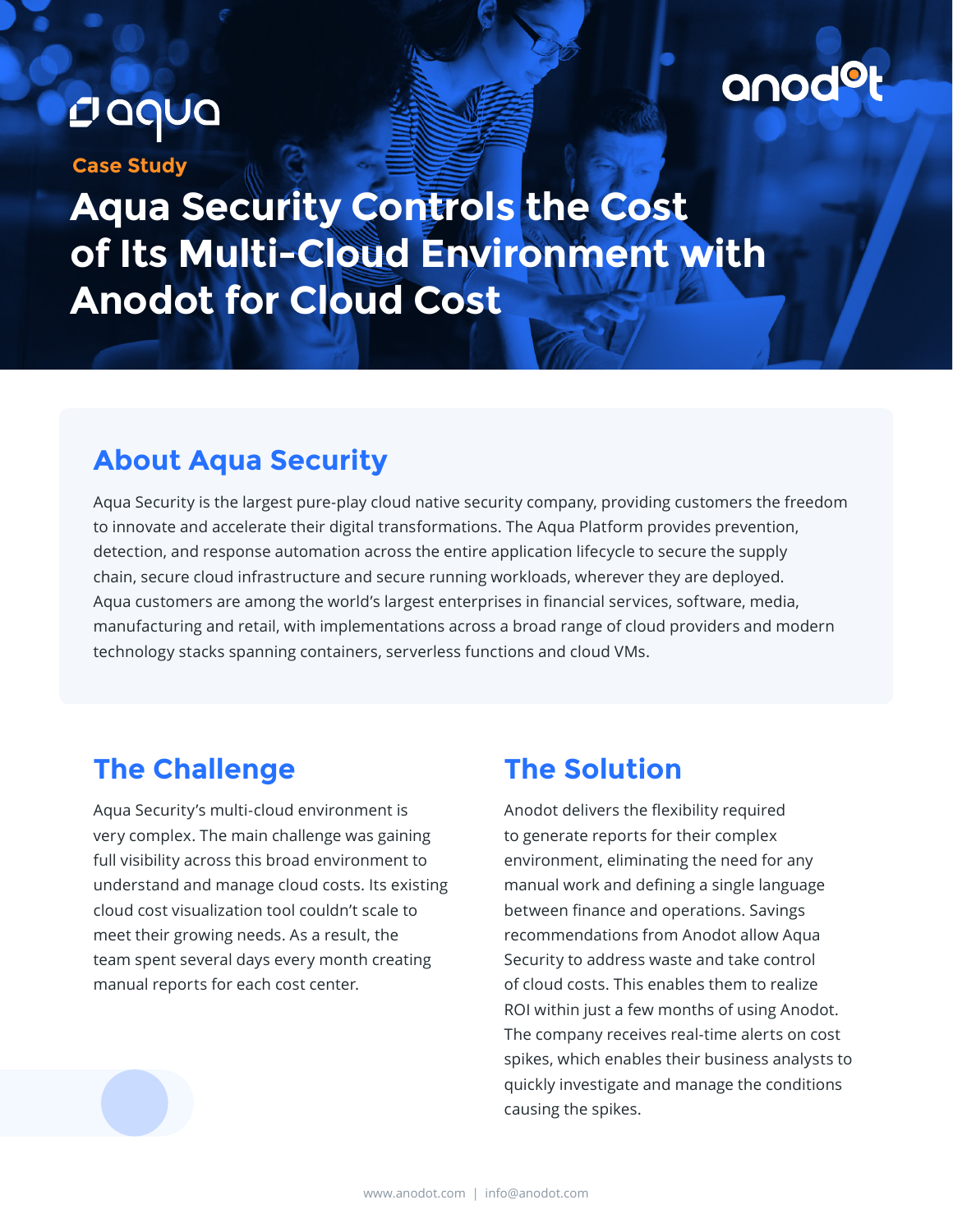Aqua Security pioneered cloud-native security and visibility across the application lifecycle. The Aqua Platform addresses critical concerns up and down the stack, throughout the software development lifecycle, and across multiple clouds and platforms.

Aqua's platform operates fully in the cloud multiple clouds, actually — but the company had limited visibility and reporting capabilities on cloud usage data. They were using a solution from a large cloud cost management provider but it had limited capabilities when it came to creating super categories for cost allocation and was not accurate when comparing costs shown in the tool with the actual bill.

The DevOps team relied on creating manual reports. Since they needed a report for each cost center, it could take several days to create these statements every month. While the manual reports were quite accurate, the work to produce them was time consuming and inefficient.



## Dadna

*"Our prior tool offered limited visibility, making it difficult to fully understand, allocate and budget our expenses. We recognized there had to be a better way."*

**Ziv Harfenist, FP&A Director, Aqua Security**